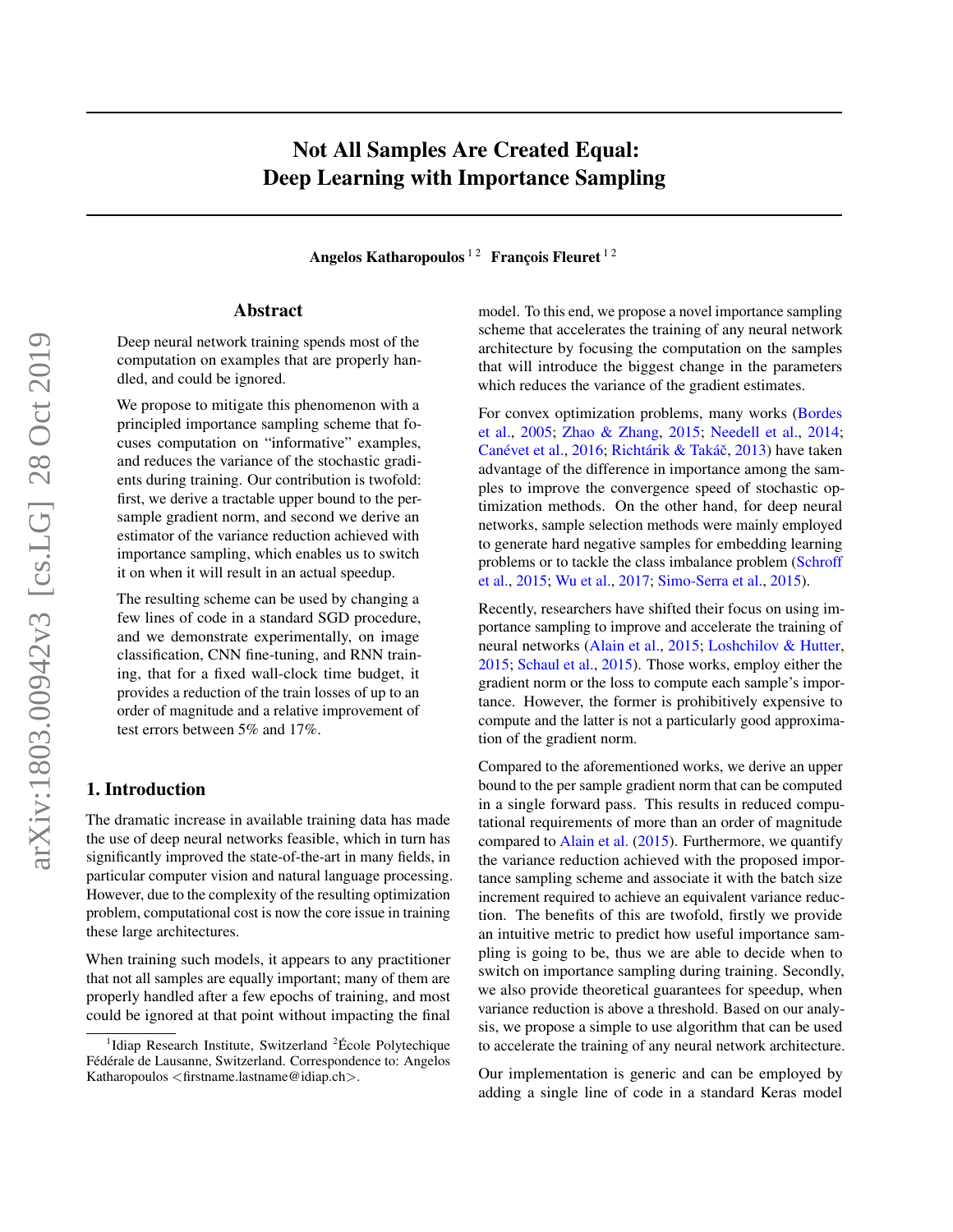training. We validate it on three independent tasks: image classification, fine-tuning and sequence classification with recurrent neural networks. Compared to existing batch selection schemes, we show that our method consistently achieves lower training loss and test error for equalized wall-clock time.

# 2. Related Work

Existing importance sampling methods can be roughly categorized in methods applied to convex problems and methods designed for deep neural networks.

# 2.1. Importance Sampling for Convex Problems

Importance sampling for convex optimization problems has been extensively studied over the last years. [Bordes et al.](#page-8-0) [\(2005\)](#page-8-0) developed LASVM, which is an online algorithm that uses importance sampling to train kernelized support vector machines. Later, Richtárik & Takáč [\(2013\)](#page-8-3) proposed a generalized coordinate descent algorithm that samples coordinate sets in a way that optimizes the algorithm's convergence rate.

More recent works [\(Zhao & Zhang,](#page-9-0) [2015;](#page-9-0) [Needell et al.,](#page-8-1) [2014\)](#page-8-1) make a clear connection with the variance of the gradient estimates of stochastic gradient descent and show that the optimal sampling distribution is proportional to the per sample gradient norm. Due to the relatively simple optimization problems that they deal with, the authors resort to sampling proportionally to the norm of the inputs, which in simple linear classification is proportional to the Lipschitz constant of the per sample loss function.

Such simple importance measures do not exist for Deep Learning and the direct application of the aforementioned theory [\(Alain et al.,](#page-8-4) [2015\)](#page-8-4), requires clusters of GPU workers just to compute the sampling distribution.

#### 2.2. Importance Sampling for Deep Learning

Importance sampling has been used in Deep Learning mainly in the form of manually tuned sampling schemes. [Bengio et al.](#page-8-6) [\(2009\)](#page-8-6) manually design a sampling scheme inspired by the perceived way that human children learn; in practice they provide the network with examples of increasing difficulty in an arbitrary manner. Diametrically opposite, it is common for deep embedding learning to sample hard examples because of the plethora of easy non informative ones [\(Simo-Serra et al.,](#page-9-3) [2015;](#page-9-3) [Schroff et al.,](#page-9-1) [2015\)](#page-9-1).

More closely related to our work, [Schaul et al.](#page-9-4) [\(2015\)](#page-9-4) and Loshchilov  $& Hutter (2015)$  $& Hutter (2015)$  use the loss to create the sampling distribution. Both approaches keep a history of losses for previously seen samples, and sample either proportionally to the loss or based on the loss ranking. One of the

main limitations of history based sampling, is the need for tuning a large number of hyperparameters that control the effects of "stale" importance scores; i.e. since the model is constantly updated, the importance of samples fluctuate and previous observations may poorly reflect the current situation. In particular, [Schaul et al.](#page-9-4) [\(2015\)](#page-9-4) use various forms of smoothing for the losses and the importance sampling weights, while Loshchilov  $& Hutter(2015)$  $& Hutter(2015)$  introduce a large number of hyperparameters that control when the losses are computed, when they are sorted as well as how the sampling distribution is computed based on the rank.

In comparison to all the above methods, our importance sampling scheme based on an upper bound to the gradient norm has a solid theoretical basis with clear objectives, very easy to choose hyperparameters, theoretically guaranteed speedup and can be applied to any type of network and loss function.

#### 2.3. Other Sample Selection Methods

For completeness, we mention the work of [Wu et al.](#page-9-2) [\(2017\)](#page-9-2), who design a distribution (suitable only for the distance based losses) that maximizes the diversity of the losses in a single batch. In addition, [Fan et al.](#page-8-7) [\(2017\)](#page-8-7) use reinforcement learning to train a neural network that selects samples for another neural network in order to optimize the convergence speed. Although their preliminary results are promising, the overhead of training two networks makes the wall-clock speedup unlikely and their proposal not as appealing.

#### 2.4. Stochastic Variance Reduced Gradient

Finally, a class of algorithms that aim to accelerate the convergence of Stochastic Gradient Descent (SGD) through variance reduction are SVRG type algorithms [\(Johnson &](#page-8-8) [Zhang,](#page-8-8) [2013;](#page-8-8) [Defazio et al.,](#page-8-9) [2014;](#page-8-9) [Allen-Zhu,](#page-8-10) [2017;](#page-8-10) [Lei](#page-8-11) [et al.,](#page-8-11) [2017\)](#page-8-11). Although asymptotically better, those algorithms typically perform worse than plain SGD with momentum for the low accuracy optimization setting of Deep Learning. Contrary to the aforementioned algorithms, our proposed importance sampling does not improve the asymptotic convergence of SGD but results in pragmatic improvements in all the metrics given a fixed time budget.

# 3. Variance Reduction for Deep Neural **Networks**

Importance sampling aims at increasing the convergence speed of SGD by focusing computation on samples that actually induce a change in the model parameters. This formally translates into a reduced variance of the gradient estimates for a fixed computational cost. In the following sections, we analyze how this works and present an efficient algorithm that can be used to train any Deep Learning model.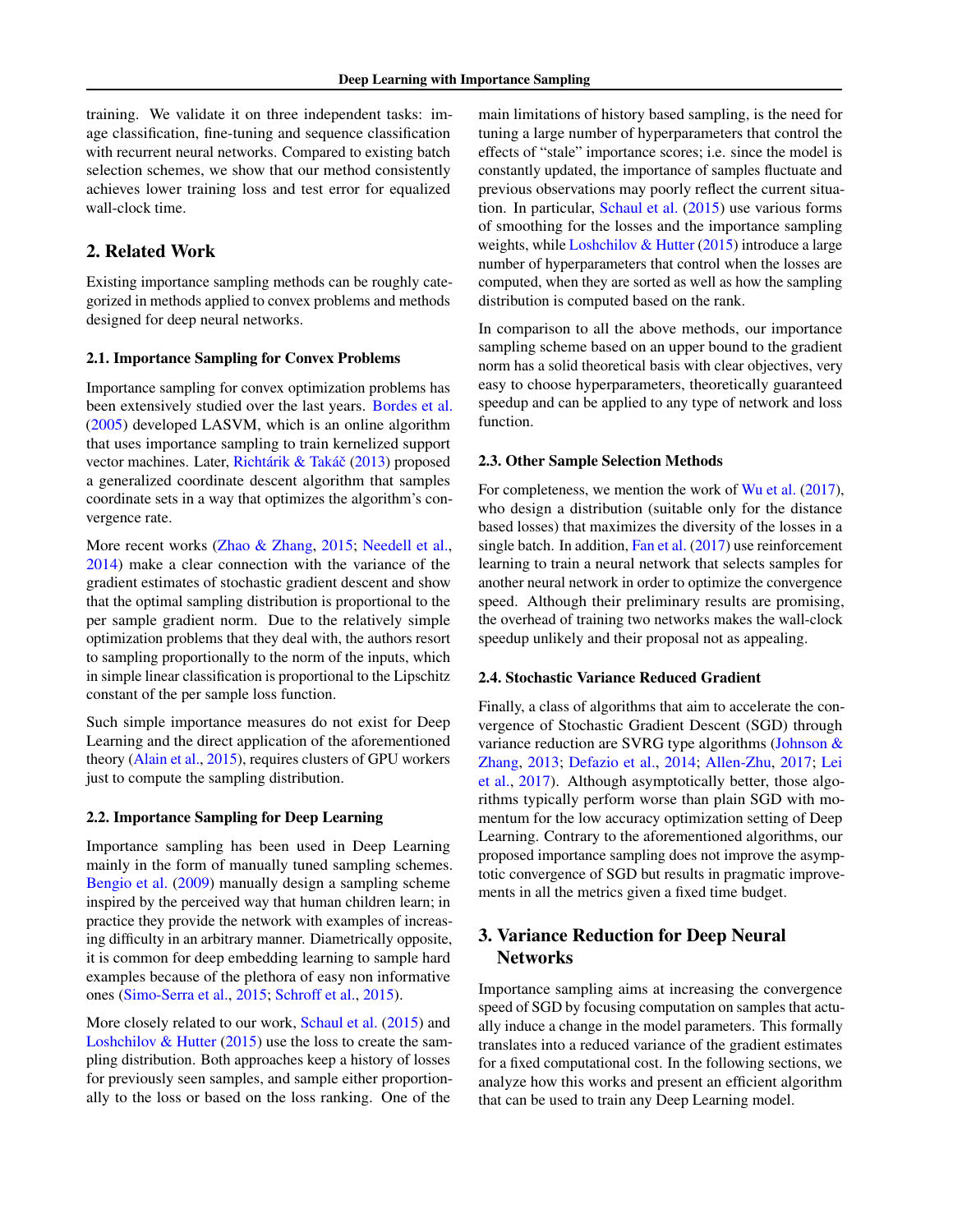#### 3.1. Introduction to Importance Sampling

Let  $x_i$ ,  $y_i$  be the *i*-th input-output pair from the training set,  $\Psi(\cdot; \theta)$  be a Deep Learning model parameterized by the vector  $\theta$ , and  $\mathcal{L}(\cdot, \cdot)$  be the loss function to be minimized during training. The goal of training is to find

$$
\theta^* = \underset{\theta}{\arg\min} \frac{1}{N} \sum_{i=1}^N \mathcal{L}(\Psi(x_i; \theta), y_i)
$$
 (1)

where  $N$  corresponds to the number of examples in the training set.

We use an SGD procedure with learning rate  $\eta$ , where the update at iteration  $t$  depends on the sampling distribution  $p_1^t, \ldots, p_N^t$  and re-scaling coefficients  $w_1^t, \ldots, w_N^t$ . Let  $I_t$ be the data point sampled at that step, we have  $P(I_t = i)$  =  $p_i^t$  and

$$
\theta_{t+1} = \theta_t - \eta w_{I_t} \nabla_{\theta_t} \mathcal{L}(\Psi(x_{I_t}; \theta_t), y_{I_t}) \tag{2}
$$

Plain SGD with uniform sampling is achieved with  $w_i^t = 1$ and  $p_i^t = \frac{1}{N}$  for all t and i.

If we define the convergence speed  $S$  of SGD as the reduction of the distance of the parameter vector  $\theta$  from the optimal parameter vector  $\theta^*$  in two consecutive iterations t and  $t + 1$ 

$$
S = -\mathbb{E}_{P_t} \left[ \|\theta_{t+1} - \theta^*\|_2^2 - \|\theta_t - \theta^*\|_2^2 \right],\qquad(3)
$$

and if we have  $w_i = \frac{1}{N p_i}$  such that

$$
\mathbb{E}_{P_t}[w_{I_t}\nabla_{\theta_t}\mathcal{L}(\Psi(x_{I_t};\theta_t),y_{I_t})] \tag{4}
$$

$$
= \nabla_{\theta_t} \frac{1}{N} \sum_{i=1}^N \mathcal{L}(\Psi(x_i; \theta_t), y_i), \tag{5}
$$

and set  $G_i = w_i \nabla_{\theta_t} \mathcal{L}(\Psi(x_i; \theta_t), y_i)$ , then we get (this is a different derivation of the result by [Wang et al.,](#page-9-5) [2016\)](#page-9-5)

$$
S = -\mathbb{E}_{P_t} \left[ (\theta_{t+1} - \theta^*)^T (\theta_{t+1} - \theta^*) - (\theta_t - \theta^*)^T (\theta_t - \theta^*) \right]
$$
  
\n
$$
= -\mathbb{E}_{P_t} \left[ \theta_{t+1}^T \theta_{t+1} - 2\theta_{t+1} \theta^* - \theta_t^T \theta_t + 2\theta_t \theta^* \right]
$$
  
\n
$$
= -\mathbb{E}_{P_t} \left[ (\theta_t - \eta G_{I_t})^T (\theta_t - \eta G_{I_t}) + 2\eta G_{I_t}^T \theta^* - \theta_t^T \theta_t \right]
$$
  
\n
$$
= -\mathbb{E}_{P_t} \left[ -2\eta (\theta_t - \theta^*) G_{I_t} + \eta^2 G_{I_t}^T G_{I_t} \right]
$$
  
\n
$$
= 2\eta (\theta_t - \theta^*) \mathbb{E}_{P_t} [G_{I_t}] - \eta^2 \mathbb{E}_{P_t} [G_{I_t}]^T \mathbb{E}_{P_t} [G_{I_t}] - \eta^2 \text{Tr} (\mathbb{V}_{P_t} [G_{I_t}]) \tag{6}
$$

Since the first two terms, in the last expression, are the speed of batch gradient descent, we observe that it is possible to gain a speedup by sampling from the distribution that minimizes  $\text{Tr}(\mathbb{V}_{P_t}[G_{I_t}])$ . Several works [\(Needell et al.,](#page-8-1) [2014;](#page-8-1) [Zhao & Zhang,](#page-9-0) [2015;](#page-9-0) [Alain et al.,](#page-8-4) [2015\)](#page-8-4) have shown the optimal distribution to be proportional to the per-sample gradient norm. However, computing this distribution is computationally prohibitive.

#### 3.2. Beyond the Full Gradient Norm

Given an upper bound  $\hat{G}_i \geq \|\nabla_{\theta_t} \mathcal{L}(\Psi(x_i; \theta_t), y_i)\|_2$  and due to

$$
\underset{P}{\arg\min} \operatorname{Tr} \left( \mathbb{V}_{P_t}[G_{I_t}] \right) = \underset{P}{\arg\min} \mathbb{E}_{P_t} \left[ \left\| G_{I_t} \right\|_2^2 \right], \quad (7)
$$

we propose to relax the optimization problem in the following way

<span id="page-2-0"></span>
$$
\min_{P} \mathbb{E}_{P_t} \left[ \|G_{I_t}\|_2^2 \right] \le \min_{P} \mathbb{E}_{P_t} \left[ w_{I_t}^2 \hat{G}_{I_t}^2 \right]. \tag{8}
$$

The minimizer of the second term of equation  $8$ , similar to the first term, is  $p_i \propto \hat{G}_i$ . All that remains, is to find a proper expression for  $\hat{G}_i$  which is significantly easier to compute than the norm of the gradient for each sample.

In order to continue with the derivation of our upper bound  $\hat{G}_i$ , let us introduce some notation specific to a multi-layer perceptron. Let  $\theta^{(l)} \in \mathbb{R}^{M_l \times M_{l-1}}$  be the weight matrix for layer l and  $\sigma^{(l)}(\cdot)$  be a Lipschitz continuous activation function. Then, let

$$
x^{(0)} = x \tag{9}
$$

$$
z^{(l)} = \theta^{(l)} \, x^{(l-1)} \tag{10}
$$

$$
x^{(l)} = \sigma^{(l)}(z^{(l)})
$$
 (11)

$$
\Psi(x;\Theta) = x^{(L)}\tag{12}
$$

Although our notation describes simple fully connected neural networks without bias, our analysis holds for any affine operation followed by a slope-bounded non-linearity  $(|\sigma'(x)| \leq K)$ . With

$$
\Sigma_l'(z) = diag\left(\sigma'^{(l)}(z_1), \ldots, \sigma'^{(l)}(z_{M_l})\right), \qquad (13)
$$

$$
\Delta_i^{(l)} = \Sigma_l'(z_i^{(l)})\theta_{l+1}^T \dots \Sigma_{L-1}'(z_i^{(L-1)})\theta_L^T, \qquad (14)
$$

$$
\nabla_{x_i^{(L)}} \mathcal{L} = \nabla_{x_i^{(L)}} \mathcal{L}(\Psi(x_i; \Theta), y_i)
$$
\n(15)

we get

$$
\|\nabla_{\theta_i} \mathcal{L}(\Psi(x_i; \Theta), y_i)\|_2 \tag{16}
$$

$$
= \left\| \left( \Delta_i^{(l)} \Sigma_L' (z_i^{(L)}) \nabla_{x_i^{(L)}} \mathcal{L} \right) \left( x_i^{(l-1)} \right)^T \right\|_2 \tag{17}
$$

$$
\leq \left\| \Delta_i^{(l)} \right\|_2 \left\| \Sigma_L'(z_i^{(L)}) \nabla_{x_i^{(L)}} \mathcal{L} \right\|_2 \left\| x_i^{(l-1)} \right\|_2 \tag{18}
$$

$$
\leq \underbrace{\max_{l,i} \left( \left\| x_i^{(l-1)} \right\|_2 \left\| \Delta_i^{(l)} \right\|_2 \right)}_{\rho} \left\| \Sigma_L'(z_i^{(L)}) \nabla_{x_i^{(L)}} \mathcal{L} \right\|_2 (19)
$$

Various weight initialization [\(Glorot & Bengio,](#page-8-12) [2010\)](#page-8-12) and activation normalization techniques [\(Ioffe & Szegedy,](#page-8-13) [2015;](#page-8-13) [Ba et al.,](#page-8-14) [2016\)](#page-8-14) uniformise the activations across samples. As a result, the variation of the gradient norm is mostly captured by the gradient of the loss function with respect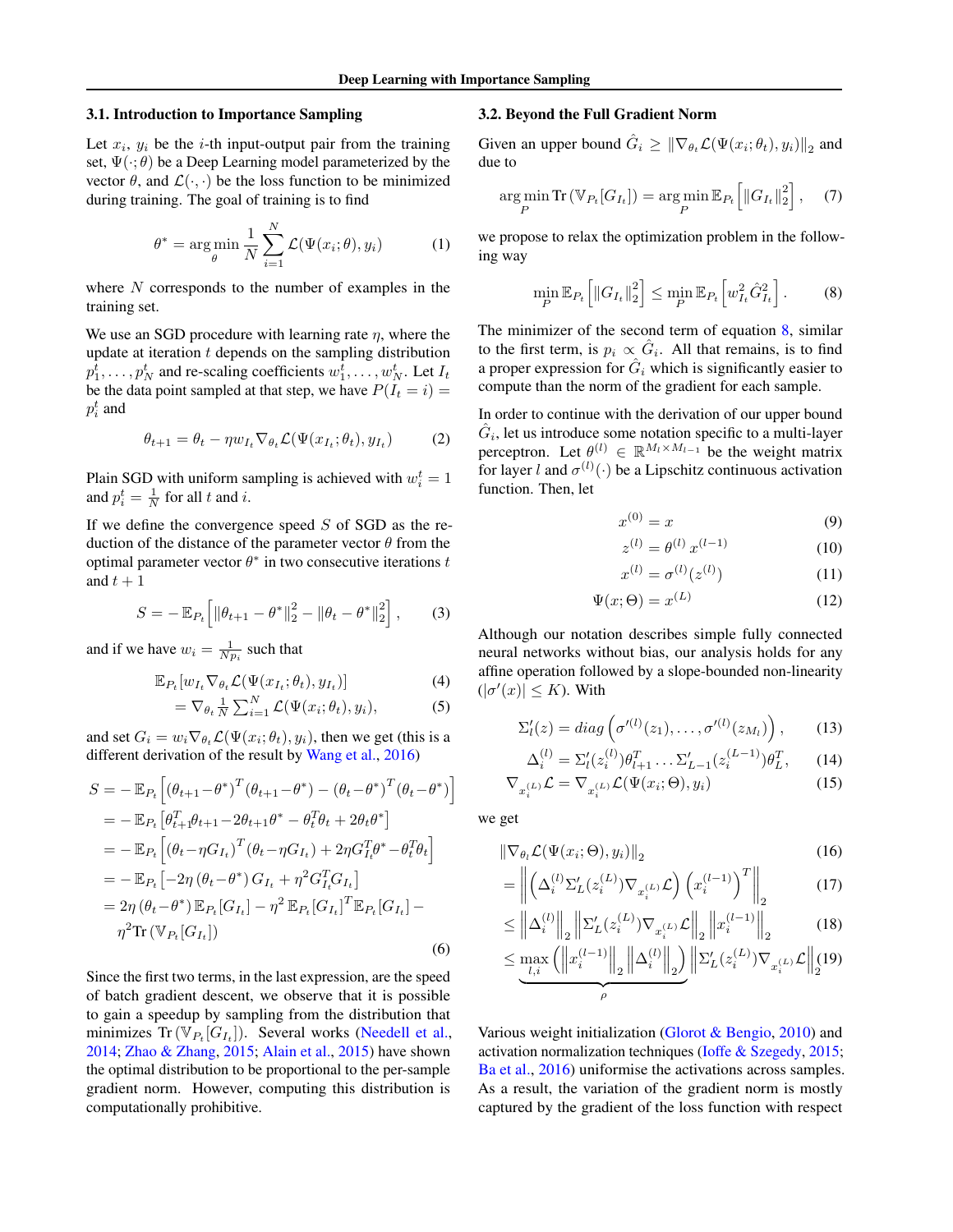to the pre-activation outputs of the last layer of our neural network. Consequently we can derive the following upper bound to the gradient norm of all the parameters

$$
\|\nabla_{\Theta}\mathcal{L}(\Psi(x_i;\Theta), y_i)\|_2 \leq \underbrace{L\rho \left\|\Sigma_L'(z_i^{(L)})\nabla_{x_i^{(L)}}\mathcal{L}\right\|_2}_{\hat{G}_i},
$$
\n(20)

which is marginally more difficult to compute than the value of the loss since it can be computed in a closed form in terms of  $z^{(L)}$ . However, our upper bound depends on the time step  $t$ , thus we cannot generate a distribution once and sample from it during training. This is intuitive because the importance of each sample changes as the model changes.

#### <span id="page-3-5"></span>3.3. When is Variance Reduction Possible?

Computing the importance score from equation [20](#page-3-0) is more than an order of magnitude faster compared to computing the gradient norm for each sample. Nevertheless, it still costs one forward pass through the network and can be wasteful. For instance, during the first iterations of training, the gradients with respect to every sample have approximately equal norm; thus we would waste computational resources trying to sample from the uniform distribution. In addition, computing the importance score for the whole dataset is still prohibitive and would render the method unsuitable for online learning.

In order to solve the problem of computing the importance for the whole dataset, we *pre-sample* a large batch of data points, compute the sampling distribution for that batch and re-sample a smaller batch with replacement. The above procedure upper bounds both the speedup and variance reduction. Given a large batch consisting of  $B$  samples and a small one consisting of  $b$ , we can achieve a maximum variance reduction of  $\frac{1}{b} - \frac{1}{B}$  and a maximum speedup of  $\frac{B+3b}{3B}$  assuming that the backward pass requires twice the amount of time as the forward pass.

Due to the large cost of computing the importance per sample, we only perform importance sampling when we know that the variance of the gradients can be reduced. In the following equation, we show that the variance reduction is proportional to the squared  $L_2$  distance of the sampling distribution,  $q$ , to the uniform distribution  $u$ . Due to lack of space, the complete derivation is included in the supplementary material. Let  $g_i \propto \|\nabla_{\theta_t} \mathcal{L}(\Psi(x_i; \theta_t), y_i)\|_2 = \|G_i\|_2$ and  $u = \frac{1}{B}$  the uniform probability.

$$
Tr\left(\mathbb{V}_u[G_i]\right) - Tr\left(\mathbb{V}_g[w_i G_i]\right) \tag{21}
$$

$$
= \mathbb{E}_{u} \left[ \left\| G_{i} \right\|_{2}^{2} \right] - \mathbb{E}_{g} \left[ w_{i}^{2} \left\| G_{i} \right\|_{2}^{2} \right]
$$
 (22)

$$
= \left(\frac{1}{B}\sum_{i=1}^{B} \|G_i\|_2\right)^2 B \|g - u\|_2^2.
$$
 (23)

<span id="page-3-0"></span>Equation [23](#page-3-1) already provides us with a useful metric to decide if the variance reduction is significant enough to justify using importance sampling. However, choosing a suitable threshold for the  $L_2$  distance squared would be tedious and unintuitive. We can do much better by dividing the variance reduction with the original variance to derive the increase in the batch size that would achieve an equivalent variance reduction. Assuming that we increase the batch size by  $\tau$ , we achieve variance reduction  $\frac{1}{\tau}$  $\frac{1}{\tau}$  $\frac{1}{\tau}$ ; thus we have<sup>1</sup>

$$
\frac{\left(\frac{1}{B}\sum_{i=1}^{B}||G_{i}||_{2}\right)^{2}B||g-u||_{2}^{2}}{\text{Tr}\left(\mathbb{V}_{u}[G_{i}]\right)} \geq (24)
$$

$$
\frac{\left(\frac{1}{B}\sum_{i=1}^{B}||G_{i}||_{2}\right)^{2}B||g-u||_{2}^{2}}{\frac{1}{B}\sum_{i=1}^{B}||G_{i}||_{2}^{2}} = (25)
$$

$$
\frac{1}{\sum_{i=1}^{B} g_i^2} \|g - u\|_2^2 = 1 - \frac{1}{\tau} \iff (26)
$$

<span id="page-3-3"></span>
$$
\frac{1}{\tau} = 1 - \frac{1}{\sum_{i=1}^{B} g_i^2} \|g - u\|_2^2 \tag{27}
$$

Using equation [27,](#page-3-3) we have a hyperparameter that is very easy to select and can now design our training procedure which is described in pseudocode in algorithm [1.](#page-3-4) Computing  $\tau$  from equation [27](#page-3-3) allows us to have guaranteed speedup when  $B + 3b < 3\tau b$ . However, as it is shown in the experiments, we can use  $\tau_{th}$  smaller than  $\frac{B+3b}{3b}$  and still get a significant speedup.

<span id="page-3-4"></span>

| <b>Algorithm 1</b> Deep Learning with Importance Sampling                                                                                           |
|-----------------------------------------------------------------------------------------------------------------------------------------------------|
| 1: Inputs $B, b, \tau_{th}, a_{\tau}, \theta_0$                                                                                                     |
| 2: $t \leftarrow 1$                                                                                                                                 |
| $3: \tau \leftarrow 0$                                                                                                                              |
| 4: repeat                                                                                                                                           |
| if $\tau > \tau_{th}$ then<br>5:                                                                                                                    |
| $\mathcal{U} \leftarrow B$ uniformly sampled datapoints<br>6:                                                                                       |
| $g_i \propto \hat{G}_i$ $\forall i \in \mathcal{U}$ according to eq 20<br>7:                                                                        |
| $\mathcal{G} \leftarrow b$ datapoints sampled with $g_i$ from U<br>8:                                                                               |
| $w_i \leftarrow \frac{1}{B a_i} \quad \forall i \in \mathcal{G}$<br>9:                                                                              |
| $\theta_t \leftarrow \text{sgd\_step}(w_i, \mathcal{G}, \theta_{t-1})$<br>10:                                                                       |
| else<br>11:                                                                                                                                         |
| $\mathcal{U} \leftarrow b$ uniformly sampled datapoints<br>12:                                                                                      |
| $w_i \leftarrow 1 \quad \forall i \in \mathcal{U}$<br>13:                                                                                           |
| $\theta_t \leftarrow \text{sgd\_step}(w_i, \mathcal{U}, \theta_{t-1})$<br>14:                                                                       |
| $g_i \propto \hat{G}_i \quad \forall i \in \mathcal{U}$<br>15:                                                                                      |
| end if<br>16:                                                                                                                                       |
| $\tau \leftarrow a_{\tau} \tau + (1 - a_{\tau}) \left(1 - \frac{1}{\sum_i g_i^2} \left\ g - \frac{1}{ \mathcal{U} }\right\ _2^2\right)^{-1}$<br>17: |
| 18: until convergence                                                                                                                               |
|                                                                                                                                                     |

<span id="page-3-2"></span><span id="page-3-1"></span><sup>&</sup>lt;sup>1</sup>In the first version we mistakenly assume  $\frac{1}{\tau^2}$  which made the algorithm unnecessarily conservative. All the experiments are run using the square root of line 17 in Algorithm [1.](#page-3-4)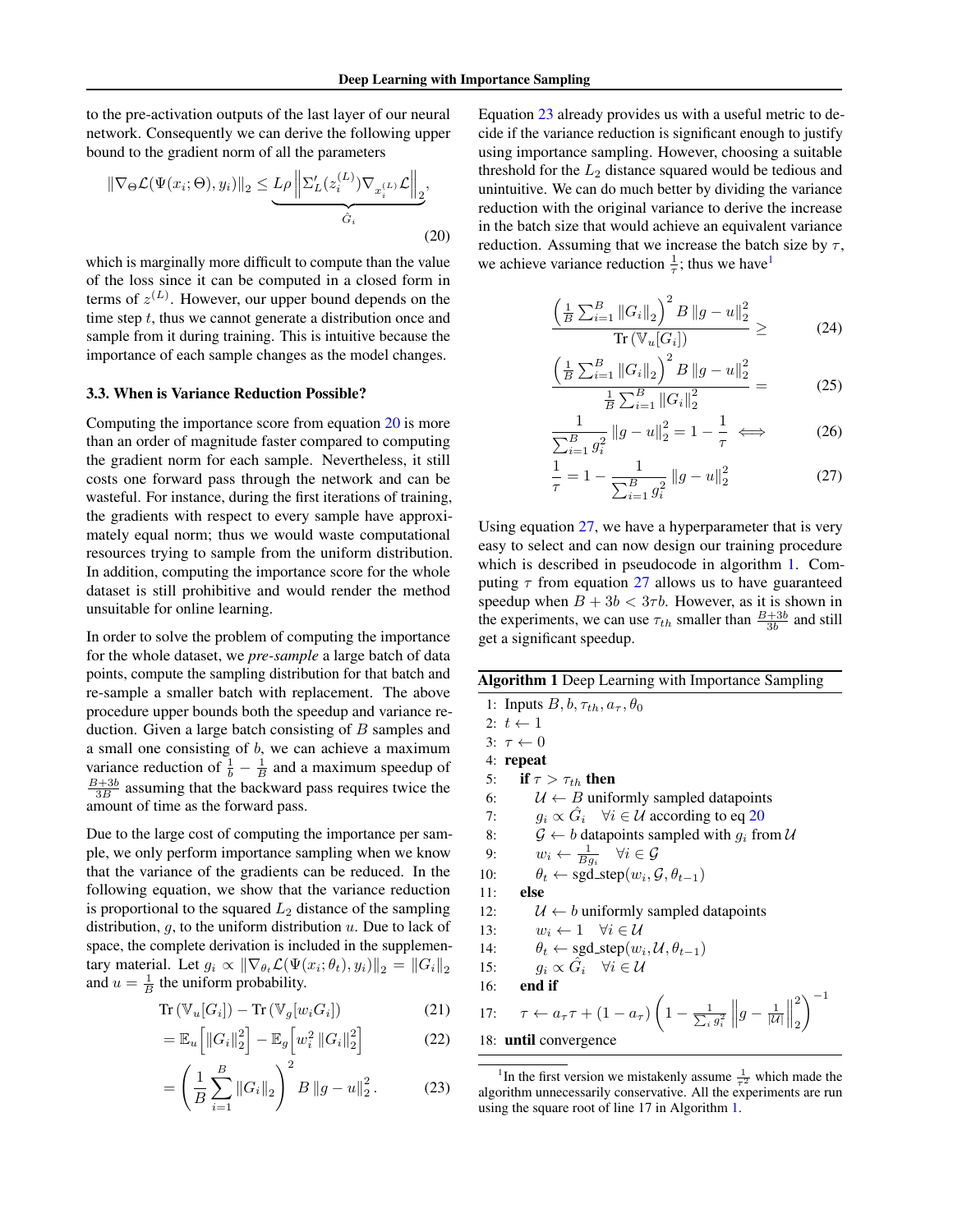The inputs to the algorithm are the pre-sampling size  $B$ , the batch size  $b$ , the equivalent batch size increment after which we start importance sampling  $\tau_{th}$  and the exponential moving average parameter  $a_{\tau}$  used to compute a smooth estimate of  $\tau$ .  $\theta_0$  denotes the initial parameters of our deep network. We would like to point out that in line 15 of the algorithm, we compute  $q_i$  for free since we have done the forward pass in the previous step.

The only parameter that has to be explicitly defined for our algorithm is the pre-sampling size B because  $\tau_{th}$  can be set using equation  $27$ . We provide a small ablation study for  $B$ in the supplementary material.

# 4. Experiments

In this section, we analyse experimentally the performance of the proposed importance sampling scheme based on our *upper-bound* of the gradient norm. In the first subsection, we compare the variance reduction achieved with our upper bound to the theoretically maximum achieved with the true gradient norm. We also compare against sampling based on the loss, which is commonly used in practice. Subsequently, we conduct experiments which demonstrate that we are able to achieve non-negligible wall-clock speedup for a variety of tasks using our importance sampling scheme.

In all the subsequent sections, we use *uniform* to refer to the usual training algorithm that samples points from a uniform distribution, we use *loss* to refer to algorithm [1](#page-3-4) but instead of sampling from a distribution proportional to our upperbound to the gradient norm  $\hat{G}_i$  (equations [8](#page-2-0) and [20\)](#page-3-0), we sample from a distribution proportional to the loss value and finally *upper-bound* to refer to our proposed method. All the other baselines from published methods are referred to using the names of the authors.

In addition to batch selection methods, we compare with various SVRG implementations including the accelerated Katyusha [\(Allen-Zhu,](#page-8-10) [2017\)](#page-8-10) and the online SCSG [\(Lei et al.,](#page-8-11) [2017\)](#page-8-11) method. In all cases, SGD with uniform sampling performs significantly better. Due to lack of space, we report the detailed results in the supplementary material.

Experiments were conducted using Keras [\(Chollet et al.,](#page-8-15) [2015\)](#page-8-15) with TensorFlow [\(Abadi et al.,](#page-8-16) [2016\)](#page-8-16), and the code can be found at [http://github.com/idiap/](http://github.com/idiap/importance-sampling) [importance-sampling](http://github.com/idiap/importance-sampling). For all the experiments, we use Nvidia K80 GPUs and the reported time is calculated by subtracting the timestamps before starting one epoch and after finishing one; thus it includes the time needed to transfer data between CPU and GPU memory.

Our implementation provides a wrapper around models that substitutes the standard uniform sampling with our importance-sampling method. This means that *adding a sin-* *gle line of code* to call this wrapper before actually fitting the model is sufficient to switch from the standard uniform sampling to our importance-sampling scheme. And, as specified in  $\S 3.3$  $\S 3.3$  and Algorithm [1,](#page-3-4) our procedure reliably estimates at every iteration if the importance sampling will provide a speed-up and sticks to uniform sampling otherwise.

<span id="page-4-1"></span>

Figure 1: The y-axis denotes the  $L_2$  distance of the average gradient of the large batch  $(G_B)$  and the average gradient of the small batch  $(G_b)$  normalized with the distance achieved by uniform sampling. The sampling of the small batch is done 10 times and the reported results are the average. The details of the experimental setup are given in  $\S$  [4.1.](#page-4-0)

<span id="page-4-2"></span>

Figure 2: The probabilities generated with the *loss* and our *upper-bound* are plotted against the ideal probabilities produced by the *gradient-norm*. The black line denotes perfect correlation. The details of the experimental setup are given in  $\S$  [4.1.](#page-4-0)

### <span id="page-4-0"></span>4.1. Ablation study

As already mentioned, several works [\(Loshchilov & Hutter,](#page-8-5) [2015;](#page-8-5) [Schaul et al.,](#page-9-4) [2015\)](#page-9-4) use the loss value, directly or indirectly, to generate sampling distributions. In this section, we present experiments that validate the superiority of our method with respect to the loss in terms of variance reduction. For completeness, in the supplementary material we include a theoretical analysis that explains why sampling based on the loss also achieves variance reduction during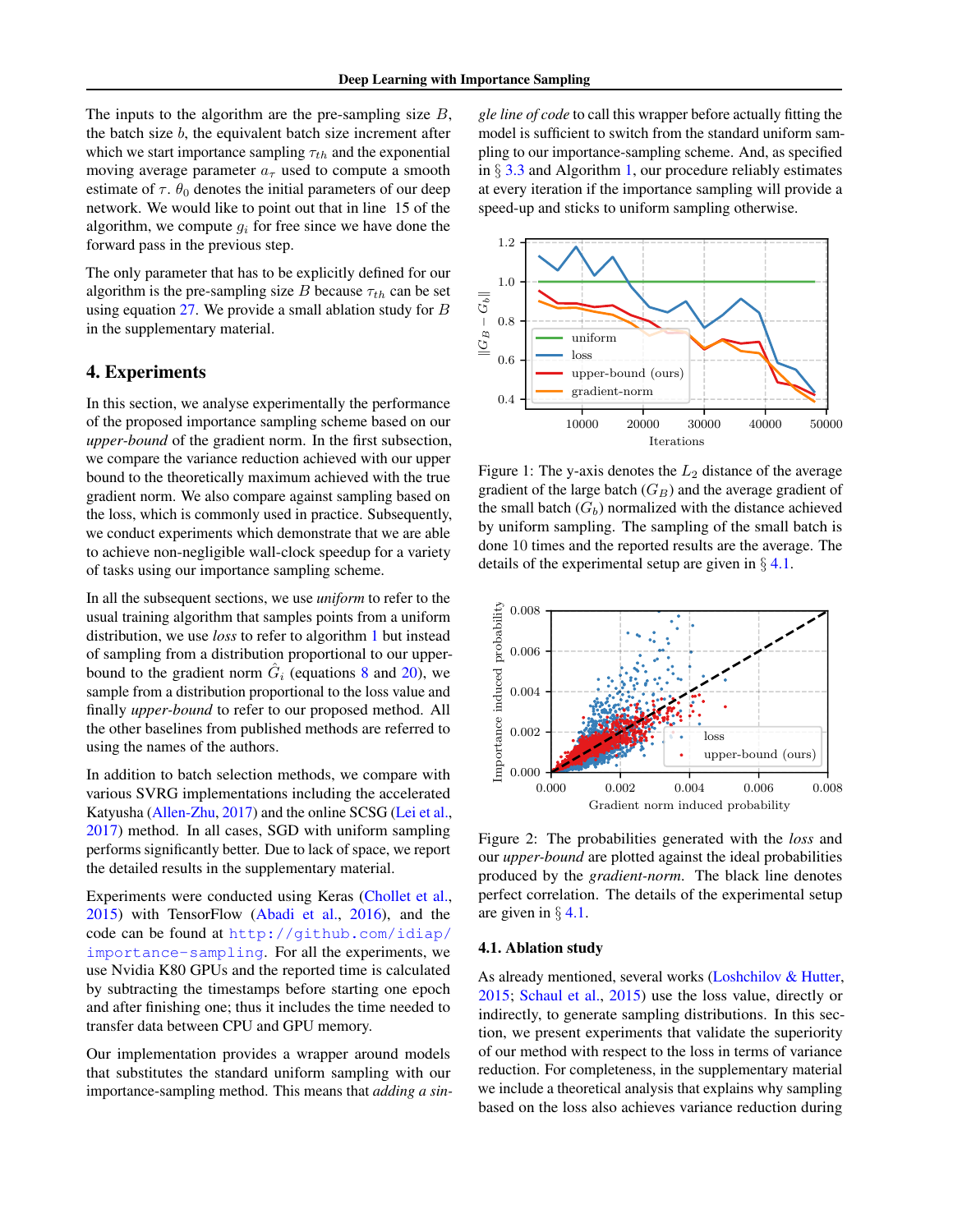the late stages of training.

Our experimental setup is as follows: we train a wide residual network [\(Zagoruyko & Komodakis,](#page-9-6) [2016\)](#page-9-6) on the CI-FAR100 dataset [\(Krizhevsky,](#page-8-17) [2009\)](#page-8-17), following closely the training procedure of [Zagoruyko & Komodakis](#page-9-6) [\(2016\)](#page-9-6) (the details are presented in  $\S$  [4.2\)](#page-5-0). Subsequently, we sample 1, 024 images uniformly at random from the dataset. Using the weights of the trained network, at intervals of 3, 000 updates, we resample 128 images from the large batch of 1, 024 images using *uniform* sampling or importance sampling with probabilities proportional to the *loss*, our *upper-bound* or the *gradient-norm*. The *gradient-norm* is computed by running the backpropagation algorithm with a batch size of 1.

Figure [1](#page-4-1) depicts the variance reduction achieved with every sampling scheme in comparison to *uniform*. We measure this directly as the distance between the mini-batch gradient and the batch gradient of the 1, 024 samples. For robustness we perform the sampling 10 times and report the average. We observe that our upper bound and the gradient norm result in very similar variance reduction, meaning that the bound is relatively tight and that the produced probability distributions are highly correlated. This can also be deduced by observing figure [2,](#page-4-2) where the probabilities proportional to the *loss* and the *upper-bound* are plotted against the optimal ones (proportional to the *gradient-norm*). We observe that our upper bound is almost perfectly correlated with the gradient norm, in stark contrast to the loss which is only correlated at the regime of very small gradients. Quantitatively the sum of squared error of  $16,384$  points in figure [2](#page-4-2) is 0.017 for the *loss* and 0.002 for our proposed upper bound.

Furthermore, we observe that sampling hard examples (with high loss), increases the variance, especially in the beginning of training. Similar behaviour has been observed in problems such as embedding learning where semi-hard sample mining is preferred over sampling using the loss [\(Wu](#page-9-2) [et al.,](#page-9-2) [2017;](#page-9-2) [Schroff et al.,](#page-9-1) [2015\)](#page-9-1).

#### <span id="page-5-0"></span>4.2. Image classification

In this section, we use importance sampling to train a residual network on CIFAR10 and CIFAR100. We follow the experimental setup of [Zagoruyko & Komodakis](#page-9-6) [\(2016\)](#page-9-6), specifically we train a wide resnet 28-2 with SGD with momentum. We use batch size 128, weight decay 0.0005, momentum 0.9, initial learning rate 0.1 divided by 5 after 20, 000 and 40, 000 parameter updates. Finally, we train for a total of 50, 000 iterations. In order for our history based baselines to be compatible with the data augmentation of the CIFAR images, we pre-augment both datasets to generate  $1.5 \times 10^6$  images for each one. Our method does not have this limitation since it can work on infinite datasets in a true online fashion. To compare between methods, we

use a learning rate schedule based on wall-clock time and we also fix the total seconds available for training. A faster method should have smaller training loss and test error given a specific time during training.

For this experiment, we compare the proposed method to *uniform*, *loss*, online batch selection by [Loshchilov & Hut](#page-8-5)[ter](#page-8-5) [\(2015\)](#page-8-5) and the history based sampling of [Schaul et al.](#page-9-4)  $(2015)$ . For the method of [Schaul et al.](#page-9-4)  $(2015)$ , we use their proportional sampling since the rank based is very similar to Loshchilov  $&$  Hutter [\(2015\)](#page-8-5) and we select the best parameters from the grid  $a = \{0.1, 0.5, 1.0\}$  and  $\beta = \{0.5, 1.0\}$ . Similarly, for online batch selection, we use  $s = \{1, 10, 10^2\}$  and a recomputation of all the losses every  $r = \{600, 1200, 3600\}$  updates.

For our method, we use a presampling size of 640. One of the goals of this experiment is to show that even a smaller reduction in variance can effectively stabilize training and provide wall-clock time speedup; thus we set  $\tau_{th} = 1.5$ . We perform 3 independent runs and report the average.

The results are depicted in figure [3.](#page-6-0) We observe that in the relatively easy CIFAR10 dataset, all methods can provide some speedup over uniform sampling. However, for the more complicated CIFAR100, only sampling with our proposed *upper-bound* to the gradient norm reduces the variance of the gradients and provides faster convergence. Examining the training evolution in detail, we observe that on CIFAR10 our method is the only one that achieves a significant improvement in the test error even in the first stages of training (4, 000 to 8, 000 seconds). Quantitatively, on CI-FAR10 we achieve more than an order of magnitude lower training loss and 8% lower test error from 0.087 to 0.079 while on CIFAR100 approximately 3 times lower training loss and 5% lower test error from 0.34 to 0.32 compared to *uniform* sampling.

At this point, we would also like to discuss the performance of the *loss* compared to other methods that also select batches based on this metric. Our experiments show, that using "fresh" values for the loss combined with a warmup stage so that importance sampling is not started too early outperforms all the other baselines on the CIFAR10 dataset.

## <span id="page-5-1"></span>4.3. Fine-tuning

Our second experiment shows the application of importance sampling to the significant task of fine tuning a pre-trained large neural network on a new dataset. This task is of particular importance because there exists an abundance of powerful models pre-trained on large datasets such as ImageNet [\(Deng et al.,](#page-8-18) [2009\)](#page-8-18).

Our experimental setup is the following, we fine-tune a ResNet-50 [\(He et al.,](#page-8-19) [2015\)](#page-8-19) previously trained on ImageNet. We replace the last classification layer and then train the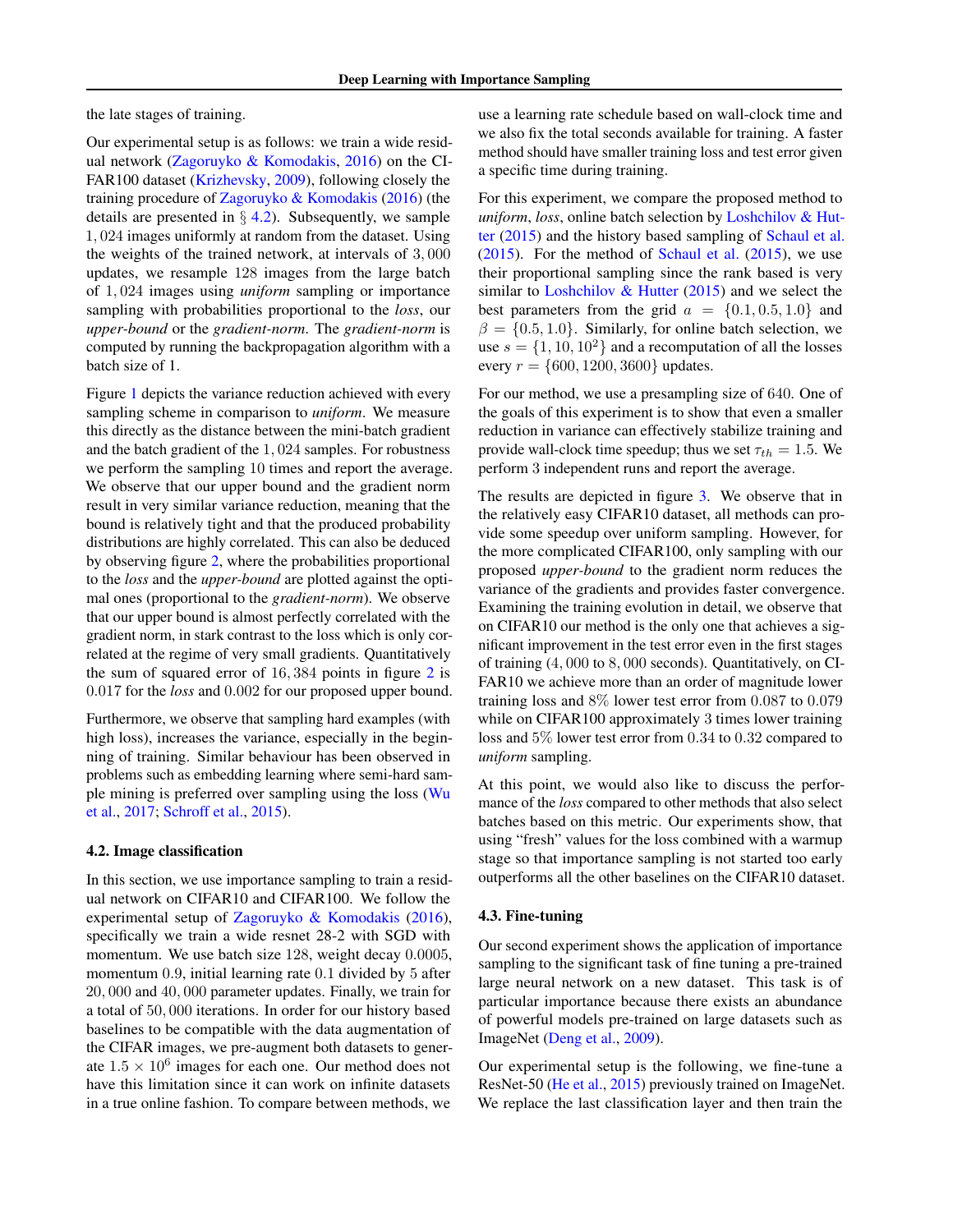<span id="page-6-0"></span>

Figure 3: Comparison of importance sampling using the *upper-bound* with *uniform* and loss based importance sampling. The details of the training procedure are given in  $\S 4.2$ . Our proposed scheme is the only one achieving a speedup on CIFAR100 and results in 5% smaller test error. All presented results are averaged across 3 independent runs.

whole network end-to-end to classify indoor images among 67 possible categories [\(Quattoni & Torralba,](#page-8-20) [2009\)](#page-8-20). We use SGD with learning rate  $10^{-3}$  and momentum 0.9. We set the batch size to 16 and for our importance sampling algorithm we pre-sample 48. The variance reduction threshold is set to 2 as designated by equation [27.](#page-3-3)

To assess the performance of both our algorithm and our gradient norm approximation, we compare the convergence speed of our importance sampling algorithm using our *upper-bound* and using the *loss*. Once again, for robustness, we run 3 independent runs and report the average.

The results of the experiment are depicted in figure [4.](#page-7-0) As expected, importance sampling is very useful for the task of fine-tuning since a lot of samples are handled correctly very early in the training process. Our *upper-bound*, once again, greatly outperforms sampling proportionally to the loss when the network is large and the problem is non trivial. Compared to uniform sampling, in just half an hour importance sampling has converged close to the best performance  $(28.06\%$  test error) that can be expected on this dataset without any data augmentation or multiple crops [\(Razavian et al.,](#page-8-21) [2014\)](#page-8-21), while uniform achieves only 33.74%.

#### <span id="page-6-1"></span>4.4. Pixel by Pixel MNIST

To showcase the generality of our method, we use our importance sampling algorithm to accelerate the training of an LSTM in a sequence classification problem. We use the pixel by pixel classification of randomly permuted MNIST digits [\(LeCun et al.,](#page-8-22) [2010\)](#page-8-22), as defined by [Le et al.](#page-8-23) [\(2015\)](#page-8-23). The problem may seem trivial at first, however as shown by [Le et al.](#page-8-23) [\(2015\)](#page-8-23) it is particularly suited to benchmarking the training of recurrent neural networks, due to the long range dependency problems inherent in the dataset (784 time steps).

For our experiment, we fix a permutation matrix for all the pixels to generate a training set of 60, 000 samples with 784 time steps each. Subsequently, we train an LSTM [\(Hochreiter & Schmidhuber,](#page-8-24) [1997\)](#page-8-24) with 128 dimensions in the hidden space,  $tanh(\cdot)$  as an activation function and sigmoid( $\cdot$ ) as the recurrent activation function. Finally, we use a linear classifier on top of the LSTM to choose a digit based on the hidden representation. To train the aforemen-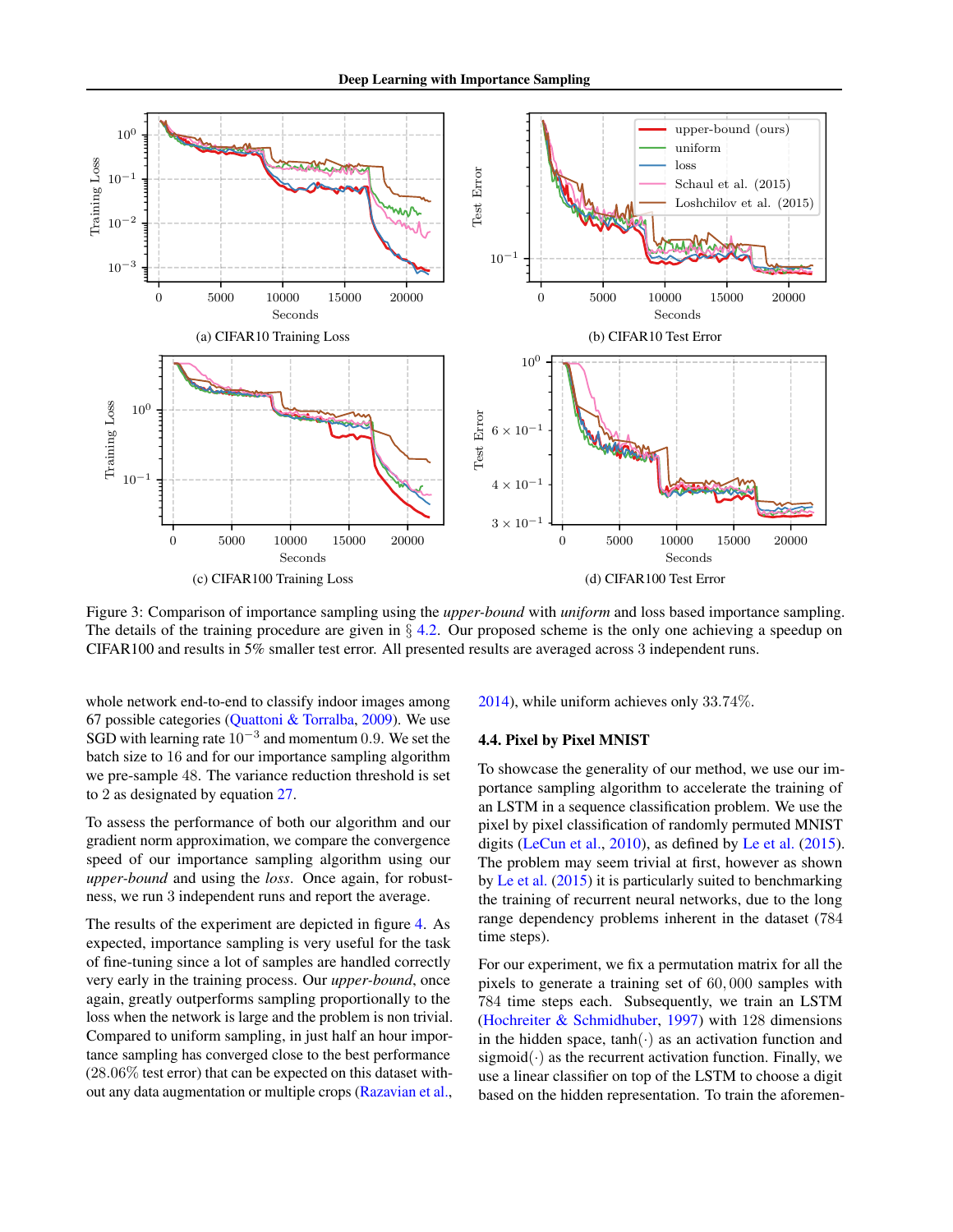<span id="page-7-0"></span>

Figure 4: Comparison of importance sampling for fine-tuning on MIT67 dataset. The details of the training procedure are given in  $\S$  [4.3.](#page-5-1) Our proposed algorithm converges very quickly to 28.06% test error in approximately half an hour, a relative reduction of 17% to uniform sampling. For robustness, the results are averaged across 3 independent runs.

<span id="page-7-1"></span>

Figure 5: Comparison of importance sampling on pixel-by-pixel MNIST with an LSTM. The details of the training procedure are given in  $\S$  [4.4.](#page-6-1) Our proposed algorithm speeds up training and achieves  $7\%$  lower test error in one hour of training (0.1055 compared to 0.1139). We observe that sampling proportionally to the loss actually hurts convergence in this case.

tioned architecture, we use the Adam optimizer [\(Kingma &](#page-8-25) [Ba,](#page-8-25) [2014\)](#page-8-25) with a learning rate of  $10^{-3}$  and a batch size of 32. We have also found gradient clipping to be necessary for the training not to diverge; thus we clip the norm of all gradients to 1.

The results of the experiment are depicted in figure [5.](#page-7-1) Both for the *loss* and our proposed *upper-bound*, importance sampling starts at around 2,000 seconds by setting  $\tau_{th}$  = 1.8 and the presampling size to 128. We could set  $\tau_{th}$  = 2.33 (equation [27\)](#page-3-3) which would only result in our algorithm being more conservative and starting importance sampling later. We clearly observe that sampling proportionally to the loss hurts the convergence in this case. On the other hand, our algorithm achieves 20% lower training loss and 7% lower test error in the given time budget.

# 5. Conclusions

We have presented an efficient algorithm for accelerating the training of deep neural networks using importance sampling. Our algorithm takes advantage of a novel upper bound to the

gradient norm of any neural network that can be computed in a single forward pass. In addition, we show an equivalence of the variance reduction with importance sampling to increasing the batch size; thus we are able to quantify both the variance reduction and the speedup and intelligently decide when to stop sampling uniformly.

Our experiments show that our algorithm is effective in reducing the training time for several tasks both on image and sequence data. More importantly, we show that not all data points matter equally in the duration of training, which can be exploited to gain a speedup or better quality gradients or both.

Our analysis opens several avenues of future research. The two most important ones that were not investigated in this work are automatically tuning the learning rate based on the variance of the gradients and decreasing the batch size. The variance of the gradients can be kept stable by increasing the learning rate proportionally to the batch increment or by decreasing the number of samples for which we compute the backward pass. Thus, we can speed up convergence by increasing the step size or reducing the time per update.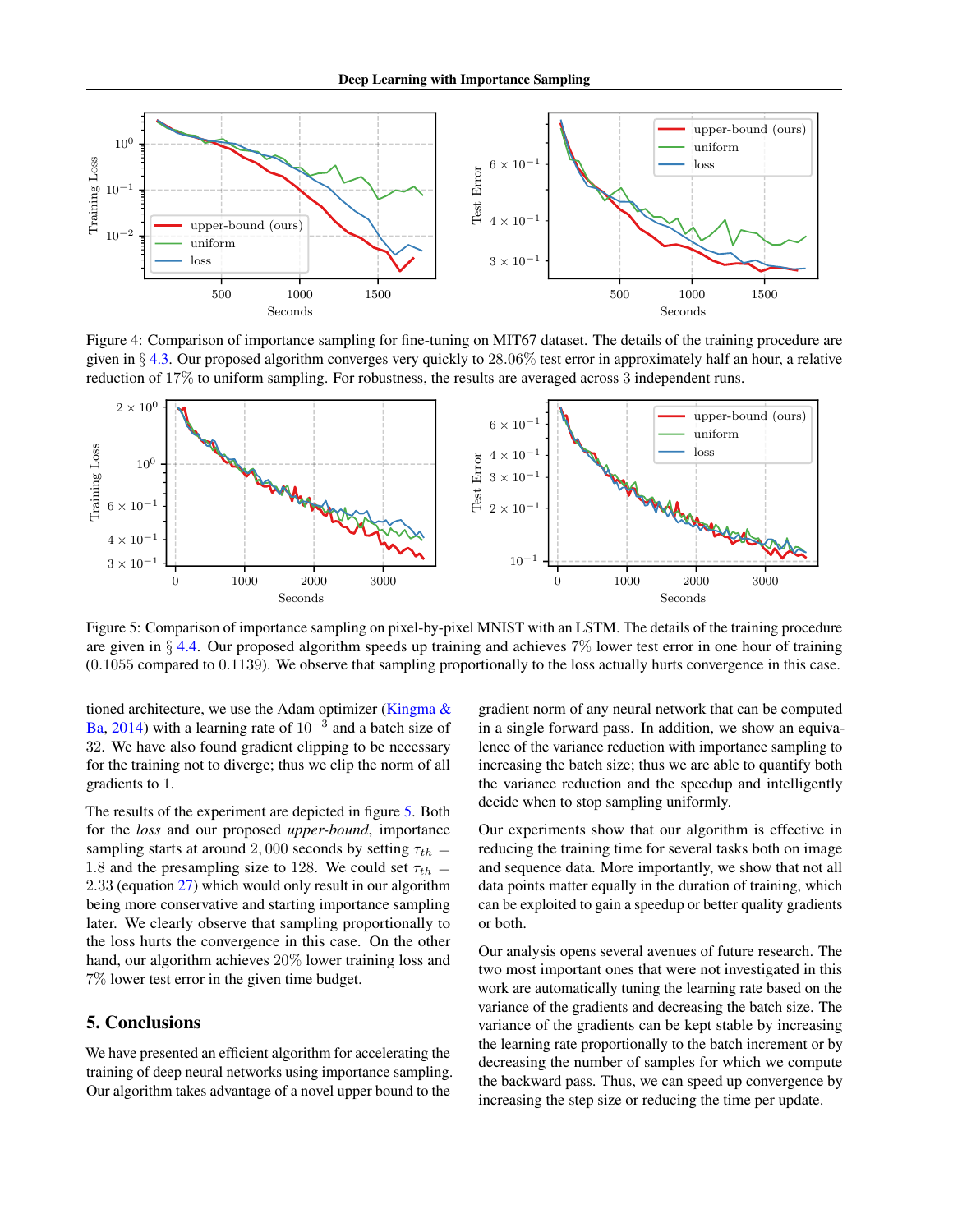# 6. Acknowledgement

This work is supported by the Swiss National Science Foundation under grant number FNS-30209 "ISUL".

## References

- <span id="page-8-16"></span>Abadi, M., Agarwal, A., Barham, P., Brevdo, E., Chen, Z., Citro, C., Corrado, G. S., Davis, A., Dean, J., Devin, M., et al. Tensorflow: Large-scale machine learning on heterogeneous distributed systems. *arXiv preprint arXiv:1603.04467*, 2016.
- <span id="page-8-4"></span>Alain, G., Lamb, A., Sankar, C., Courville, A., and Bengio, Y. Variance reduction in sgd by distributed importance sampling. *arXiv preprint arXiv:1511.06481*, 2015.
- <span id="page-8-10"></span>Allen-Zhu, Z. Katyusha: The first direct acceleration of stochastic gradient methods. In *Proceedings of the 49th Annual ACM SIGACT Symposium on Theory of Computing*, pp. 1200–1205. ACM, 2017.
- <span id="page-8-14"></span>Ba, J. L., Kiros, J. R., and Hinton, G. E. Layer normalization. *CoRR*, abs/1607.06450, 2016.
- <span id="page-8-6"></span>Bengio, Y., Louradour, J., Collobert, R., and Weston, J. Curriculum learning. In *Proceedings of the 26th annual international conference on machine learning*, pp. 41–48. ACM, 2009.
- <span id="page-8-0"></span>Bordes, A., Ertekin, S., Weston, J., and Bottou, L. Fast kernel classifiers with online and active learning. *Journal of Machine Learning Research*, 6(Sep):1579–1619, 2005.
- <span id="page-8-2"></span>Canévet, O., Jose, C., and Fleuret, F. Importance sampling tree for large-scale empirical expectation. In *Proceedings of the International Conference on Machine Learning (ICML)*, pp. 1454–1462, 2016.
- <span id="page-8-15"></span>Chollet, F. et al. keras. [https://github.com/](https://github.com/fchollet/keras) [fchollet/keras](https://github.com/fchollet/keras), 2015.
- <span id="page-8-9"></span>Defazio, A., Bach, F., and Lacoste-Julien, S. Saga: A fast incremental gradient method with support for nonstrongly convex composite objectives. In *Advances in neural information processing systems*, pp. 1646–1654, 2014.
- <span id="page-8-18"></span>Deng, J., Dong, W., Socher, R., Li, L.-J., Li, K., and Fei-Fei, L. ImageNet: A Large-Scale Hierarchical Image Database. In *CVPR09*, 2009.
- <span id="page-8-7"></span>Fan, Y., Tian, F., Qin, T., Bian, J., and Liu, T.-Y. Learning what data to learn. *arXiv preprint arXiv:1702.08635*, 2017.
- <span id="page-8-12"></span>Glorot, X. and Bengio, Y. Understanding the difficulty of training deep feedforward neural networks. 2010.
- <span id="page-8-19"></span>He, K., Zhang, X., Ren, S., and Sun, J. Deep residual learning for image recognition. *arXiv preprint arXiv:1512.03385*, 2015.
- <span id="page-8-24"></span>Hochreiter, S. and Schmidhuber, J. Long short-term memory. *Neural computation*, 9(8):1735–1780, 1997.
- <span id="page-8-13"></span>Ioffe, S. and Szegedy, C. Batch normalization: Accelerating deep network training by reducing internal covariate shift. 2015.
- <span id="page-8-8"></span>Johnson, R. and Zhang, T. Accelerating stochastic gradient descent using predictive variance reduction. In *Advances in neural information processing systems*, pp. 315–323, 2013.
- <span id="page-8-25"></span>Kingma, D. P. and Ba, J. Adam: A method for stochastic optimization. *arXiv preprint arXiv:1412.6980*, 2014.
- <span id="page-8-17"></span>Krizhevsky, A. Learning multiple layers of features from tiny images. Master's thesis, Department of Computer Science, University of Toronto, 2009.
- <span id="page-8-23"></span>Le, Q. V., Jaitly, N., and Hinton, G. E. A simple way to initialize recurrent networks of rectified linear units. *arXiv preprint arXiv:1504.00941*, 2015.
- <span id="page-8-22"></span>LeCun, Y., Cortes, C., and Burges, C. Mnist handwritten digit database. *AT&T Labs [Online]. Available: http://yann. lecun. com/exdb/mnist*, 2, 2010.
- <span id="page-8-11"></span>Lei, L., Ju, C., Chen, J., and Jordan, M. I. Non-convex finite-sum optimization via scsg methods. In *Advances in Neural Information Processing Systems*, pp. 2345–2355, 2017.
- <span id="page-8-5"></span>Loshchilov, I. and Hutter, F. Online batch selection for faster training of neural networks. *arXiv preprint arXiv:1511.06343*, 2015.
- <span id="page-8-1"></span>Needell, D., Ward, R., and Srebro, N. Stochastic gradient descent, weighted sampling, and the randomized kaczmarz algorithm. In *Advances in Neural Information Processing Systems*, pp. 1017–1025, 2014.
- <span id="page-8-20"></span>Quattoni, A. and Torralba, A. Recognizing indoor scenes. In *Computer Vision and Pattern Recognition, 2009. CVPR 2009. IEEE Conference on*, pp. 413–420. IEEE, 2009.
- <span id="page-8-21"></span>Razavian, A. S., Azizpour, H., Sullivan, J., and Carlsson, S. Cnn features off-the-shelf: an astounding baseline for recognition. In *Computer Vision and Pattern Recognition Workshops (CVPRW), 2014 IEEE Conference on*, pp. 512– 519. IEEE, 2014.
- <span id="page-8-3"></span>Richtárik, P. and Takáč, M. On optimal probabilities in stochastic coordinate descent methods. *arXiv preprint arXiv:1310.3438*, 2013.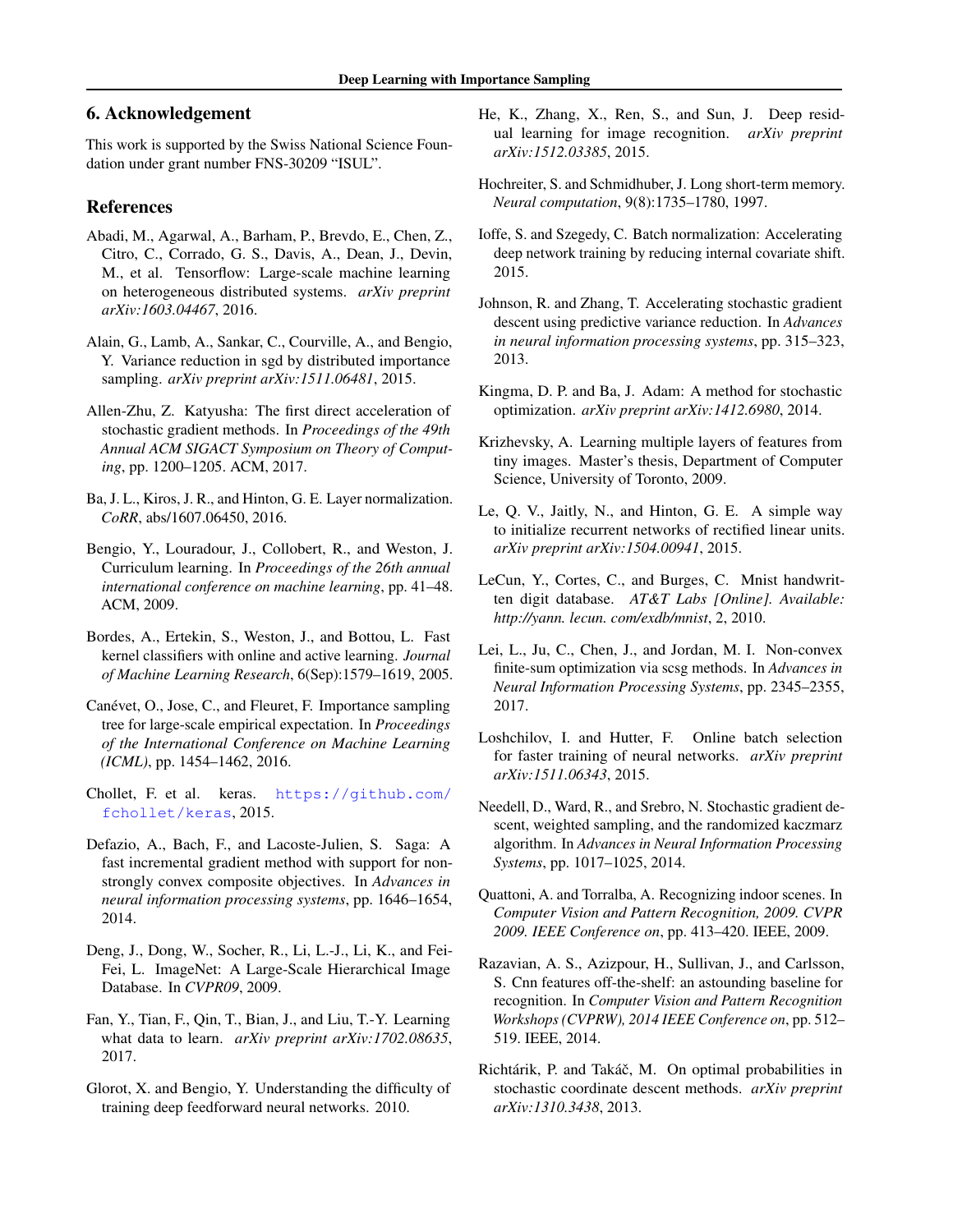- <span id="page-9-4"></span>Schaul, T., Quan, J., Antonoglou, I., and Silver, D. Prioritized experience replay. *arXiv preprint arXiv:1511.05952*, 2015.
- <span id="page-9-1"></span>Schroff, F., Kalenichenko, D., and Philbin, J. Facenet: A unified embedding for face recognition and clustering. In *Proceedings of the IEEE conference on computer vision and pattern recognition*, pp. 815–823, 2015.
- <span id="page-9-3"></span>Simo-Serra, E., Trulls, E., Ferraz, L., Kokkinos, I., Fua, P., and Moreno-Noguer, F. Discriminative learning of deep convolutional feature point descriptors. In *Computer Vision (ICCV), 2015 IEEE International Conference on*, pp. 118–126. IEEE, 2015.
- <span id="page-9-5"></span>Wang, L., Yang, Y., Min, M. R., and Chakradhar, S. Accelerating deep neural network training with inconsistent stochastic gradient descent. *arXiv preprint arXiv:1603.05544*, 2016.
- <span id="page-9-2"></span>Wu, C.-Y., Manmatha, R., Smola, A. J., and Krahenbuhl, P. Sampling matters in deep embedding learning. In *The IEEE International Conference on Computer Vision (ICCV)*, Oct 2017.
- <span id="page-9-6"></span>Zagoruyko, S. and Komodakis, N. Wide residual networks. In Richard C. Wilson, E. R. H. and Smith, W. A. P. (eds.), *Proceedings of the British Machine Vision Conference (BMVC)*, pp. 87.1–87.12. BMVA Press, September 2016. ISBN 1-901725-59-6. doi: 10.5244/C.30.87. URL <https://dx.doi.org/10.5244/C.30.87>.
- <span id="page-9-0"></span>Zhao, P. and Zhang, T. Stochastic optimization with importance sampling for regularized loss minimization. In *Proceedings of the 32nd International Conference on Machine Learning (ICML-15)*, pp. 1–9, 2015.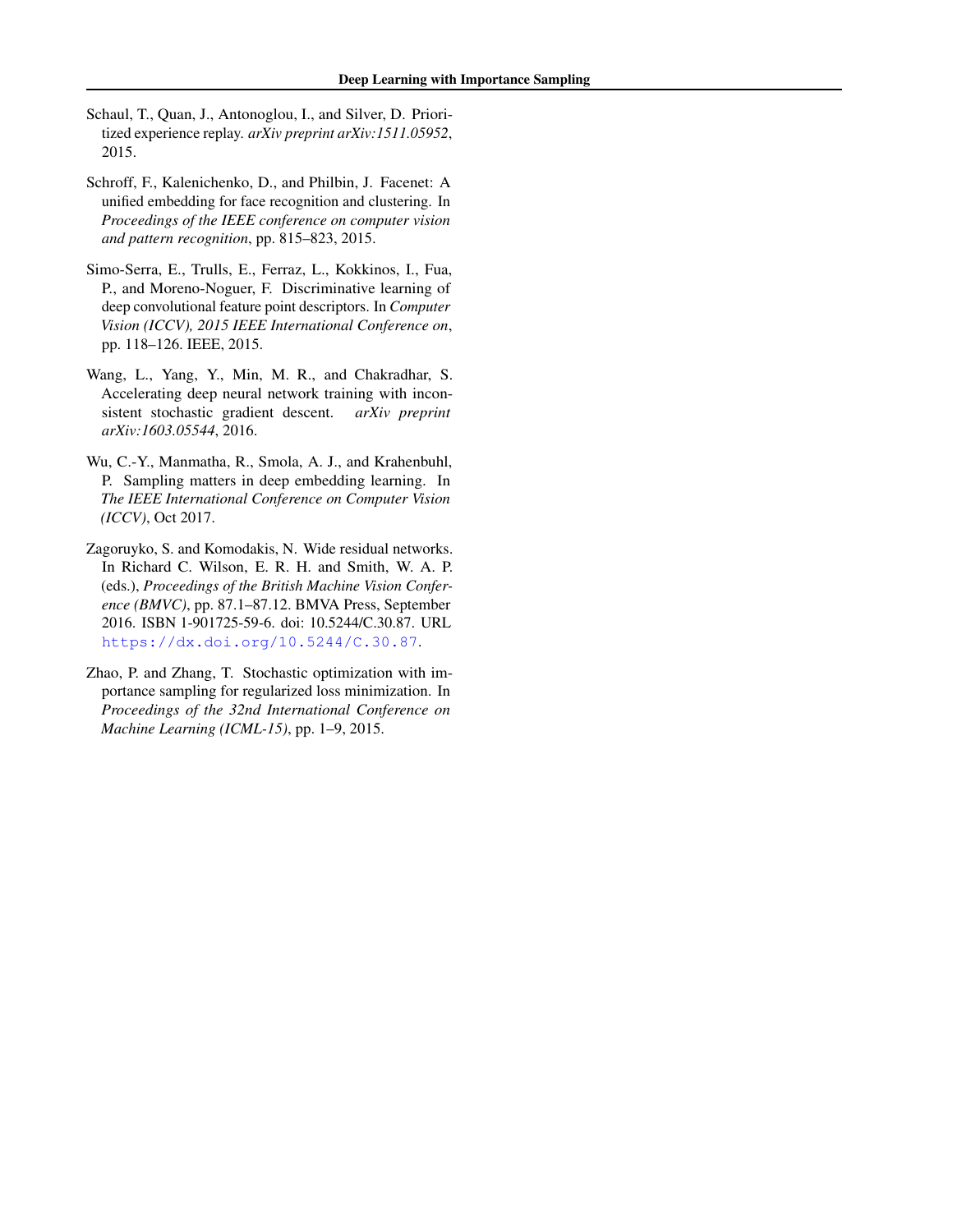# Appendix

# A. Differences of variances

In the following equations we quantify the variance reduction achieved with importance sampling using the gradient norm. Let  $g_i \propto \|\nabla_{\theta_t} \mathcal{L}(\Psi(x_i; \theta_t), y_i)\|_2 = \|G_i\|_2$  and  $u = \frac{1}{B}$  the uniform probability.

We want to compute

$$
\operatorname{Tr}\left(\mathbb{V}_{u}[G_{i}]\right) - \operatorname{Tr}\left(\mathbb{V}_{g}[w_{i}G_{i}]\right)
$$

$$
= \mathbb{E}_{u}\left[\left\|G_{i}\right\|_{2}^{2}\right] - \mathbb{E}_{g}\left[w_{i}^{2}\left\|G_{i}\right\|_{2}^{2}\right]. \quad (28)
$$

Using the fact that  $w_i = \frac{1}{Bg_i}$  we have

$$
\mathbb{E}_{g}\left[w_{i}^{2}\left\|G_{i}\right\|_{2}^{2}\right] = \left(\frac{1}{B}\sum_{i=1}^{B}\left\|G_{i}\right\|_{2}\right)^{2},\qquad(29)
$$

thus

$$
\operatorname{Tr}\left(\mathbb{V}_{u}[G_{i}]\right) - \operatorname{Tr}\left(\mathbb{V}_{g}[w_{i}G_{i}]\right) \tag{30}
$$

$$
= \frac{1}{B} \sum_{i=1}^{B} ||G_i||_2^2 - \left(\frac{1}{B} \sum_{i=1}^{B} ||G_i||_2\right)^2
$$
 (31)

$$
= \frac{\left(\sum_{i=1}^{B} \left\|G_{i}\right\|_{2}\right)^{2}}{B^{3}} \sum_{i=1}^{B} \left(B^{2} \frac{\left\|G_{i}\right\|_{2}^{2}}{\left(\sum_{i=1}^{B} \left\|G_{i}\right\|_{2}\right)^{2}} - 1\right)
$$
\n(32)

$$
= \frac{\left(\sum_{i=1}^{B} ||G_i||_2\right)^2}{B} \sum_{i=1}^{B} \left(g_i^2 - u^2\right). \tag{33}
$$

Completing the squares at equation [33](#page-10-0) and using the fact that  $\sum_{i=1}^{B} u = 1$  we complete the derivation.

$$
\operatorname{Tr}\left(\mathbb{V}_u[G_i]\right) - \operatorname{Tr}\left(\mathbb{V}_g[w_i G_i]\right) \tag{34}
$$

$$
= \frac{\left(\sum_{i=1}^{B} \|G_i\|_2\right)^2}{B} \sum_{i=1}^{B} (g_i - u)^2 \tag{35}
$$

$$
= \left(\frac{1}{B}\sum_{i=1}^{B} \|G_i\|_2\right)^2 B \|g - u\|_2^2. \tag{36}
$$

### B. An upper bound to the gradient norm

In this section, we reiterate the analysis from the main paper  $(\S$  3.2) with more details.

Let  $\theta^{(l)} \in \mathbb{R}^{M_l \times M_{l-1}}$  be the weight matrix for layer l and  $\sigma^{(l)}(\cdot)$  be a Lipschitz continuous activation function. Then, let

$$
x^{(0)} = x \tag{37}
$$

<span id="page-10-2"></span><span id="page-10-1"></span>
$$
z^{(l)} = \theta^{(l)} \, x^{(l-1)} \tag{38}
$$

$$
x^{(l)} = \sigma^{(l)}(z^{(l)})
$$
 (39)

$$
\Psi(x;\Theta) = x^{(L)}.\tag{40}
$$

Equations [37-](#page-10-1)[40](#page-10-2) define a simple fully connected neural network without bias to simplify the closed form definition of the gradient with respect to the parameters Θ.

In addition we define the gradient of the loss with respect to the output of the network as

$$
\nabla_{x_i^{(L)}} \mathcal{L} = \nabla_{x_i^{(L)}} \mathcal{L}(\Psi(x_i; \Theta), y_i)
$$
(41)

and the gradient of the loss with respect to the output of layer  $l$  as

$$
\nabla_{x_i^{(l)}} \mathcal{L} = \Delta_i^{(l)} \Sigma_L' (z_i^{(L)}) \nabla_{x_i^{(L)}} \mathcal{L}
$$
(42)

where

$$
\Delta_i^{(l)} = \Sigma_l'(z_i^{(l)})\theta_{l+1}^T \dots \Sigma_{L-1}'(z_i^{(L-1)})\theta_L^T
$$
 (43)

<span id="page-10-0"></span>propagates the gradient from the last layer (pre-activation) to layer l and

$$
\Sigma_l'(z) = diag\left(\sigma'^{(l)}(z_1), \ldots, \sigma'^{(l)}(z_{M_l})\right) \qquad (44)
$$

defines the gradient of the activation function of layer l.

Finally, the gradient with respect to the parameters of the l-th layer can be written

$$
\|\nabla_{\theta_l} \mathcal{L}(\Psi(x_i; \Theta), y_i)\|_2 \tag{45}
$$

$$
= \left\| \left( \Delta_i^{(l)} \Sigma_L' (z_i^{(L)}) \nabla_{x_i^{(L)}} \mathcal{L} \right) \left( x_i^{(l-1)} \right)^T \right\|_2 \tag{46}
$$

$$
\leq \left\|x_i^{(l-1)}\right\|_2 \left\|\Delta_i^{(l)}\right\|_2 \left\|\Sigma'_L(z_i^{(L)})\nabla_{x_i^{(L)}}\mathcal{L}\right\|_2. (47)
$$

We observe that  $x_i^{(l)}$  and  $\Delta_i^{(l)}$  depend only on  $z_i$  and  $\Theta$ . However, we theorize that due to various weight initialization and activation normalization techniques those quantities do not capture the important per sample variations of the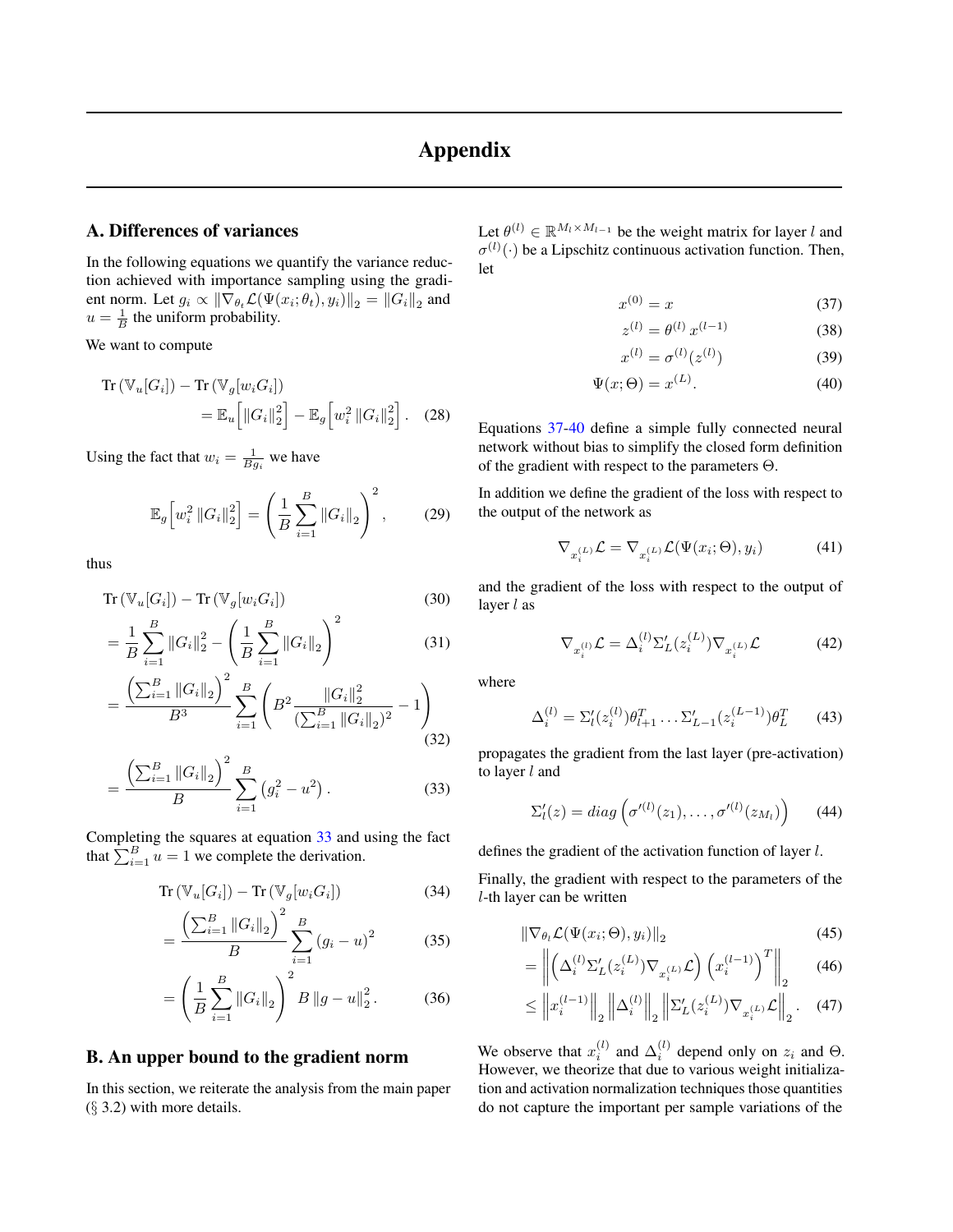gradient norm. Using the above, which is also shown experimentally to be true in  $\S 4.1$ , we deduce the following upper bound per layer

$$
\|\nabla_{\theta_l} \mathcal{L}(\Psi(x_i; \Theta), y_i)\|_2 \tag{48}
$$
\n
$$
\leq \max_{l,i} \left( \left\| x_i^{(l-1)} \right\|_2 \left\| \Delta_i^{(l)} \right\|_2 \right) \left\| \Sigma_L'(z_i^{(L)}) \nabla_{x_i^{(L)}} \mathcal{L} \right\|_2 \tag{49}
$$
\n
$$
= \rho \left\| \Sigma_L'(z_i^{(L)}) \nabla_{x_i^{(L)}} \mathcal{L} \right\|_2, \tag{50}
$$

which can then be used to derive our final upper bound

$$
\|\nabla_{\Theta}\mathcal{L}(\Psi(x_i;\Theta), y_i)\|_2 \leq \underbrace{L\rho \left\|\Sigma_L'(z_i^{(L)})\nabla_{x_i^{(L)}}\mathcal{L}\right\|_2}_{\hat{G}_i}.
$$
\n(51)

Intuitively, equation [51](#page-11-0) means that the variations of the gradient norm are mostly captured by the final classification layer. Consequently, we can use the gradient of the loss with respect to the pre-activation outputs of our neural network as an upper bound to the per-sample gradient norm.

#### C. Comparison with SVRG methods

For completeness, we also compare our proposed method with Stochastic Variance Reduced Gradient methods and present the results in this section. We follow the experimental setup of  $\S$  4.2 and evaluate on the augmented CIFAR10 and CIFAR100 datasets. The algorithms we considered were SVRG [\(Johnson & Zhang,](#page-8-8) [2013\)](#page-8-8), accelerated SVRG with Katyusha momentum [\(Allen-Zhu,](#page-8-10) [2017\)](#page-8-10) and, the most suitable for Deep Learning, SCSG [\(Lei et al.,](#page-8-11) [2017\)](#page-8-11) which in practice is a mini-batch version of SVRG. SAGA [\(De](#page-8-9)[fazio et al.,](#page-8-9) [2014\)](#page-8-9) was not considered due to the prohibitive memory requirements for storing the per sample gradients.

For all methods, we tune the learning rate and the epochs per batch gradient computation ( $m$  in SVRG literature). For SCSG, we also tune the large batch (denoted as  $B_j$  in [Lei](#page-8-11) [et al.](#page-8-11) [\(2017\)](#page-8-11)) and its growth rate. The results are depicted in figure [6.](#page-12-0) We observe that SGD with momentum performs significantly better than all SVRG methods. Full batch SVRG and Katyusha perform a small number of parameter updates thus failing to optimize the networks. In all cases, the best variance reduced method achieves more than an order of magnitude higher training loss than our proposed importance sampling scheme.

# D. Ablation study on B

The only hyperparameter that is somewhat hard to define in our algorithm is the pre-sampling size  $B$ . As mentioned in the main paper, it controls the maximum possible variance reduction and also how much wall-clock time one iteration with importance sampling will require.

In figure [7](#page-12-1) we depict the results of training with importance sampling and different pre-sampling sizes on CIFAR10. We follow the same experimental setup as in the paper.

We observe that larger presampling size results in lower training loss, which follows from our theory since the maximum variance reduction is smaller with small B. In this experiment we use the same  $\tau_{th}$  for all the methods and we observe that  $B = 384$  reaches first to 0.6 training loss. This is justified because computing the importance for 1, 024 samples in the beginning of training is wasteful according to our analysis.

<span id="page-11-0"></span>According to this preliminary ablation study for  $B$ , we conclude that choosing  $B = kb$  with  $2 < k < 6$  is a good strategy for achieving a speedup. However, regardless of the choice of B, pairing it with a threshold  $\tau_{th}$  designated by the analysis in the paper guarantees that the algorithm will be spending time on importance sampling only when the variance can be greatly reduced.

## E. Importance Sampling with the Loss

In this section we will present a small analysis that provides intuition regarding using the loss as an approximation or an upper bound to the per sample gradient norm.

Let  $\mathcal{L}(\psi, y) : D \to \mathbb{R}$  be either the negative log likelihood through a sigmoid or the squared error loss function defined respectively as

$$
\mathcal{L}_1(\psi, y) = -\log\left(\frac{\exp(y\psi)}{1 + \exp(y\psi)}\right) \quad y \in \{-1, 1\} \quad \psi \in \mathbb{R}
$$

$$
\mathcal{L}_2(\psi, y) = ||y - \psi||_2^2 \qquad y \in \mathbb{R}^d \quad \psi \in \mathbb{R}^d
$$
(52)

Given our upper bound to the gradient norm, we can write

<span id="page-11-1"></span>
$$
\|\nabla_{\theta_t} \mathcal{L}(\Psi(x_i; \theta_t), y_i)\|_2 \le L\rho \|\nabla_{\psi} \mathcal{L}(\Psi(x_i; \theta_t), y_i)\|_2.
$$
\n(53)

Moreover, for the losses that we are considering, when  $\mathcal{L}(\psi, y) \to 0$  then  $\|\nabla_{\psi} \mathcal{L}(\Psi(x_i; \theta_t), y_i)\|_2 \to 0$ . Using this fact in combination to equation [53,](#page-11-1) we claim that so does the per sample gradient norm thus small loss values imply small gradients. However, large loss values are not well correlated with the gradient norm which can also be observed in  $\S$  4.1 in the paper.

To summarize, we conjecture that due to the above facts, sampling proportionally to the loss reduces the variance only when the majority of the samples have losses close to 0. Our assumption is validated from our experiments, where the *loss* struggles to achieve a speedup in the early stages of training where most samples still have relatively large loss values.